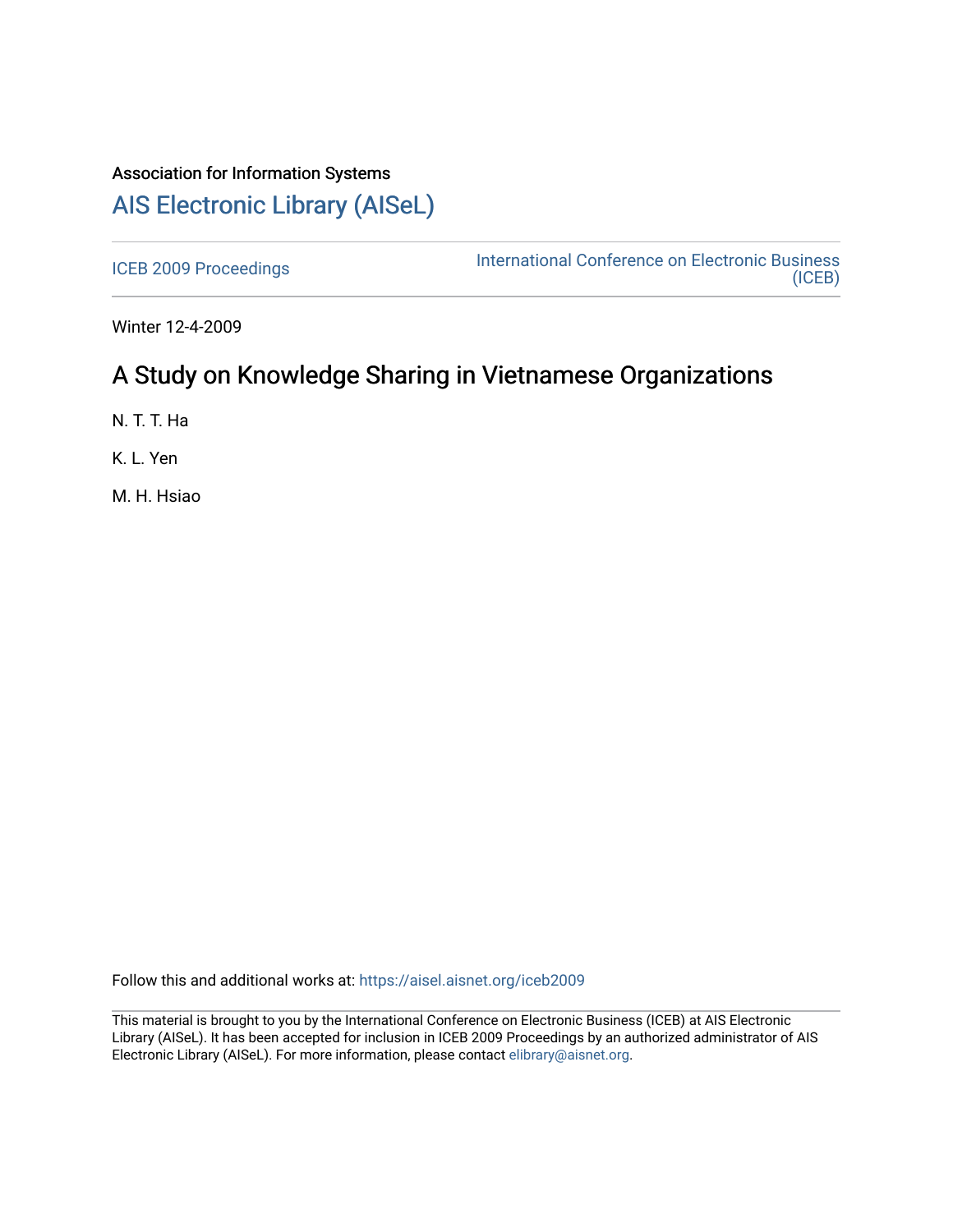### **A STUDY ON KNOWLEDGE SHARING IN VIETNAMESE ORGANIZATIONS**

N. T. T. Ha<sup>1</sup>, K. L. Yen<sup>2</sup> and M. H. Hsiao<sup>3</sup> <sup>1, 3</sup> Department of Information Management, Shu-Te University <sup>2</sup> Department of Information Management, National Sun Yat-sen University <sup>1</sup>nguyenha1982@gmail.com; <sup>2</sup>kl.yen23@gmail.com; <sup>3</sup>msshiaw@mail.stu.edu.tw

### **Abstract**

Knowledge sharing is very much a sign for the atmosphere of social interactions in the organizations, it depends on the quality of the conversation, formally or informally. In other words, for more effective knowledge sharing, communication competence is required in order to have appropriate conversation. During the past decades, most theories of communication competence have been developed on the basis of "western" conceptualization. This empirical research is conducted in order to study the organizational communication competence in a non-western country, Vietnam, and the effect of such competence to the employees' knowledge sharing behavior respectively. Base on the data collected from 11 organizations, the effects of three culture dimensions, namely individualism, power distance, and uncertainty avoidance to the communication competence were statistically analyzed; then, stemming from the certain level of communication competence, the behavior of organizational members towards knowledge sharing was explained.

**Keywords:** Knowledge Sharing, Communication Competence, National Culture, Power Distance Individualism/Collectivism, Uncertainty Avoidance

#### **Introduction**

Knowledge is seen as the most strategically important resource (Nahapiet & Ghoshal, 1998) for solving problems, creating core competences, and initiating new situation for both individual and organizations (Yozgat, 1998). In the past decade, we have witnessed an explosion of approaches to knowledge management. And organizations requires managing several processes of knowledge (Probst et al, 2000) such as creation, storage, sharing, and evaluating. Among those processes, sharing is crucial for knowledge organizations. As knowledge sharing is very much a sign for the atmosphere of social interactions in the organizations, it requires individuals to share what they know.

However, knowledge sharing does not come easy; in fact, there are inherent barriers to knowledge sharing (Davenport & Prusak, 1998). It is said that knowledge transfer between individuals

in organizations requires communication (Sveiby, 2001). Van den Hooff and de Ridder (1998) stated that knowledge sharing is a form of communication. Any knowledge sharing process consists of two parts: donating and collecting. Knowledge donating can be defined as "communicating to others what one's personal intellectual capital", whereas knowledge collecting is defined as "consulting colleagues in order to get them share their intellectual capital".

Schramm (1955) defined communication at its simplest level as "the process of establishing a commonness or oneness of thought between a sender and receiver." Communication helps create shared meaning, the norms, values and culture of the organization (Wiesenfeld et al, 1998). In other words, for more effective knowledge sharing, communication competence is required in order to have appropriate conversation.

However, cultural factors have long been known to influence the communication and success of organizations (Doz & Hamel, 1998). As Cooley and Roach (1984) argued, "communication behaviors that are the reflection of an individual's competence are culturally specific and, hence, bound by the culture in which they are acted out. As a result, behaviors that are understood as a reflection of competence in one culture are not necessarily understood as competent in another".

There are many facets of culture, such as organizational culture, professional culture and national culture. In our research we choose to focus on national culture. National culture is defined as "the collective programming of the mind which distinguished the members of one human group from another" (Hofstede, 1980). In other words, the aforementioned issues are thoroughly discussed in the knowledge sharing and communication competence literatures. Yet, an issue that has been under-explored is how individual's communication competence is shaped by different national culture characteristics and how communication competence can explain the knowledge sharing behavior distinction among individuals.

In filling such gap, this study engages in an examination of Vietnam, in term of national cultural characteristics so as to analyze the scale of communication competence of Vietnamese organizational employees, and draw the possibility of knowledge sharing among them. Thus the two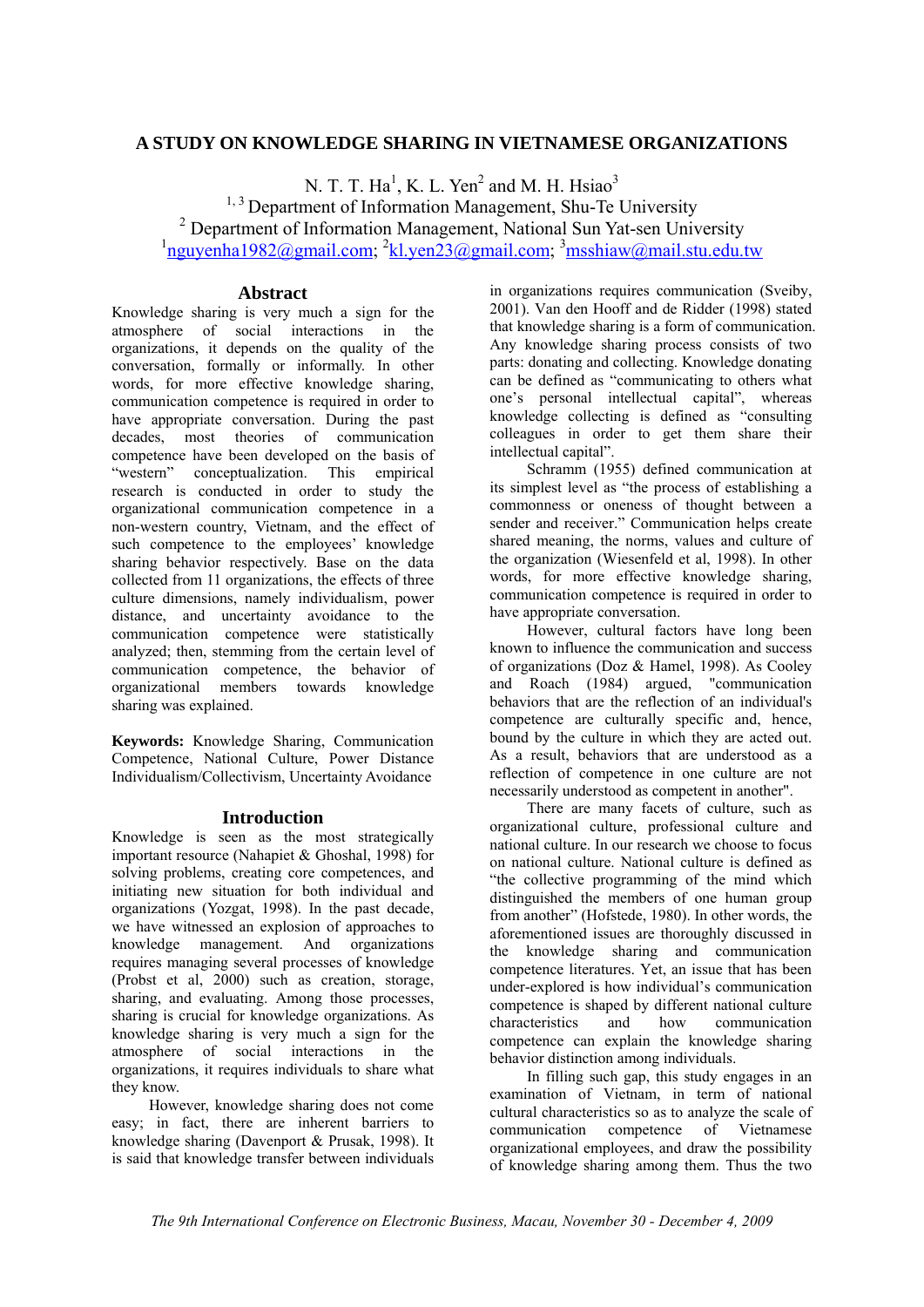timely questions were addressed as follows:

(1) How does national culture affect to the organizational employees' communication competence?

(2) What is the relationship between

communication competence and knowledge sharing?

## **Literature Reviews**

#### **Knowledge Sharing**

Knowledge management is defined as "a systematic, holistic and organizationally specified process for acquiring, organizing, and communicating both tacit and explicit knowledge of employees so that other employees may make use of it to be more effective and productive in their work" (Alavi & Leidner, 1999). Sharing knowledge among organizational members is not a new phenomenon. Employees always to some extent, has been, and is, seeking to cover their lack of knowledge by asking colleagues, getting training from more experienced colleagues, receiving supervision from their superiors, etc.

Recent research on knowledge sharing has emphasized the collective character of knowledge emerging from interaction and dialogue among individuals (Cabrea & Cabrea, 2002). According to Hendriks (1999) knowledge sharing was seen to be a force of provideing a link between individual knowledge workers and the level of the organization, where knowledge and expertise attains its economic and competitive value. Van de Hooff and de Ridder (2004) presented a vision: "…knowledge sharing is the process where individuals mutually exchange their tacit (implicit) and explicit knowledge and jointly create new knowledge". Medium through which knowledge is transferred has an impact on the attitude towards knowledge sharing (Abdus, 2005). Knowledge sharing, as a result, is considered a form of communication. (Van den Hoff & de Ridder, 2004). Any knowledge sharing contains two parts donating and collecting. Knowledge donating can be defined as "communicating to others what one's personal intellectual capital".

In general, knowledge sharing presumes a two-way relation between at least two parties (i.e. knowing subjects), of which one communicates knowledge either consciously or not, and the other party should be able to perceive knowledge expressions and make sense of them. This process differs from information sharing, which is a one-way act referring to the extent of communicating critical, often proprietary information to the another party (Mohr & Spekman, 1994). In other words, knowledge sharing depends on the quality of conversation, formally or informally (Davenport & Prusach, 1998). In case of

accessing innovative thinking, building trust and facilitating experience sharing, an expressive communication in formal setting is necessary, contrary to the instrumental communication that is necessary for accomplishing task related immediate organizational goals (Thomas et al, 2001). Thus, it can be claimed that competent communicators are needed at all organizational levels (Shockley & Zalabak, 2001).

H1: Communication competence has a positive effect on knowledge sharing.

#### **Communication Competence**

Communication is one of the most critical elements of any organization's functioning. Myers and Myers (1982) defined organizational communication as "the central binding force that permits coordination among people and thus allows for organized behaviour". Moreover the encoder and the decoder communicates with each other through a channel, within a specific environment the force which enables or disables the communication process, is the physical, social and emotional context that the communication takes place in. That is to say, effective communication involves the choice of the best communications channel for a specific purpose, the technical knowledge to use the channel appropriately, and the presentation of information in an appropriate manner for the target audience, and the ability to understand messages and responses received from others (Thomson, 2007).

Some researchers employing this approach believe that the way to study organizational communication competence is to understand self and role responsibilities within the organization through examinations of individual differences among organizational members. Particularly, they operationalize competence in terms of an individual's cognitive complexity, perspective talking, empathy, persuasive ability, and selfmonitoring (Zorn & Violanti, 1996). During the past two decades, most theories of communication competence have been developed on the basis of "western" conceptualizations (Park, 1985) of "white, middle-class" Americans (Cooley & Roach, 1984). Although some competence researchers have considered cultural factors in their work (Collier, 1988, 1989), most have focused on relationships between culture and interpersonal communication competence generally, and not on culture and communication competence in organizations in particular.

Cooley and Roach (1984) argued, "communication behaviors that are thereflection of an individual's competence are culturally specific and, hence, bound by the culture in which they are acted out. As a result, behaviors that are understood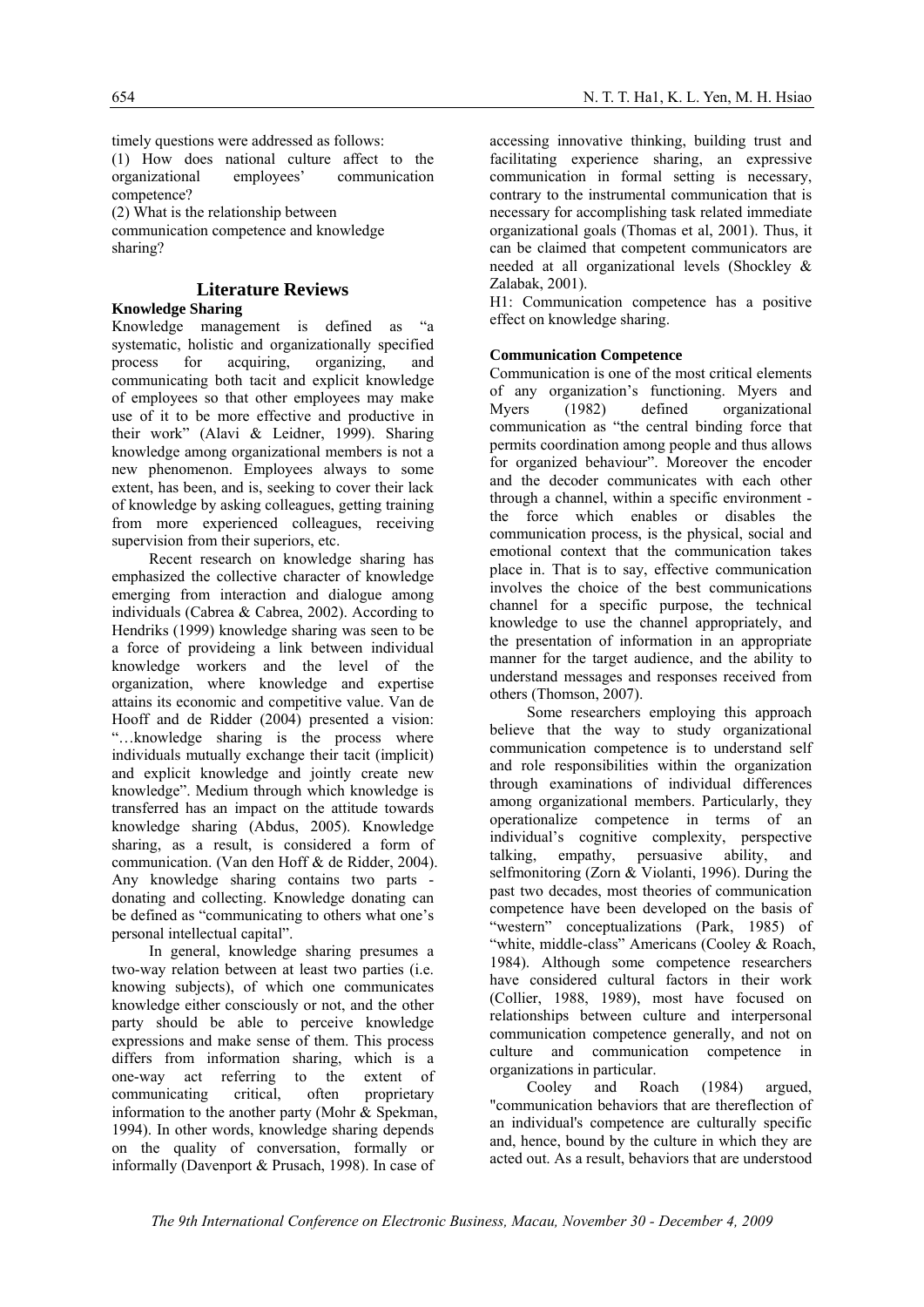as a reflection of competence in one culture are not necessarily understood as competent in another". Thus cultural differences may be a major factor affecting the characteristics of communication competence in different organizational and national culture (Zorn & Violanti, 1996). Since cultural variability is considered to be a major factor affecting the way that individuals in different national cultures communicate in the interpersonal, group (Gudykunst & Ting-Toomey, 1988). Hofstede's dimensions are often employed by researchers when "international" or "national culture" issues are discussed within information system (in other fields Hofstede's name is nearly synonymous with national culture).

As discussed above, literature has a consistent agreement on the two aspects of communication competence: communication knowledge (knowledge of appropriate communication) and communication skills (ability to use that knowledge). In a study interested in determining the effects of cultural values on the communication practices of Thai business professionals.

Thus, this study admits that the communication skills aspect of communication competence theory in western culture is applicable in non-western culture. Afterwards, if communication competence is mentioned, then it will refer to the communication knowledge (the knowledge of appropriate communication patterns of conflict avoiding, showing respect, and using correct language). This determination will be further reviewed in the following sections, reflected to another circumstance, Vietnamese culture.

H2: Organizational members' communication competence will be affected by the national culture characteristics.

#### **National Culture**

According to Hofstede (1980), refers to "the collective programming of the mind which distinguished the members of one human group from another". In other words, members of a culture will have similar sets of preferences built into how they view the world (Hofstede, 1980). The Vietnamese culture can be described as large power distance (70), high collectivism (20), and weak uncertainty avoidance (Ralston et al., 1999). Indeed, studies on Vietnamese culture employing Hofstede's culture dimensions are scare. In this study, we choose to pursue further the study of Nguyen (2002), namely

"Organization culture in Vietnam", and the study of Truong and Nguyen (2002) about "Management Styles and Organizational Effectiveness in Vietnam". In their research, they gave people a very broad view about the national culture of Vietnamese people in general, which latterly considered as a factor forming the organization culture in the Vietnamese Organizations.

Vietnamese people are said to have a capacity to grasp intuitively the emotional intricacies involved in any particular situation (Nguyen, 2002). Also referred by Nguyen (2002), the low individualistic characteristic of Vietnamese culture is also reflected in values associated with the Vietnamese kinship system. The parent-children relationship is viewed by the Vietnamese as basic to social life, and thus most Vietnamese retain very close ties with their families.

Normally, at least one child in a family assumes responsibility for aged parents. This culture facet also affects very much in the Vietnamese organizational characteristic. Moreover, because Vietnamese people tend to promote the cohesive tie strength between people, the superior-subordinate relationship is not limited within the organization; it is extended to the life outside the organizations as well. Nguyen (2002), and Truong and Nguyen (2002) characterized Vietnamese culture by large power distance. Many organizations in Vietnam are being developed based on the paternalistic; the superior's idea is the most priority. In making decision process, it is the superior's task to decide everything and communicate clear goal to the subordinates and the subordinates have to carry out orders without deviation.

Customarily, subordinates do not assertively challenge authority of their boss. Vietnamese superiors generally are not interested in consulting opinions from subordinates. Subordinates cannot demonstrate in public that they are more knowledgeable than their superiors but rather to save the face of the superior or make the superior look good. Observing the communicative behavior of the organizational employees, it is very easy to realize the tendency of pleasing the superior, gaining the superiors' sympathy, which is not based on the ability of task accomplishment but the special treatment. Besides, in communicating with the other management in the same or equivalent lines they has to be formal in order to show their politeness and prevent the others from feeling that they are underestimated. Mutual respect, face-saving, and politeness dominate all levels of the relationship among organizational members (Nguyen, 2002). Lastly, Vietnamese culture is shown to be weak uncertainty avoidance (Nguyen, 2002).

In comparison with Russia and China, an important similarity between Vietnam and these two countries is the lack of sufficient regulatory environments. According to Nguyen (2002), in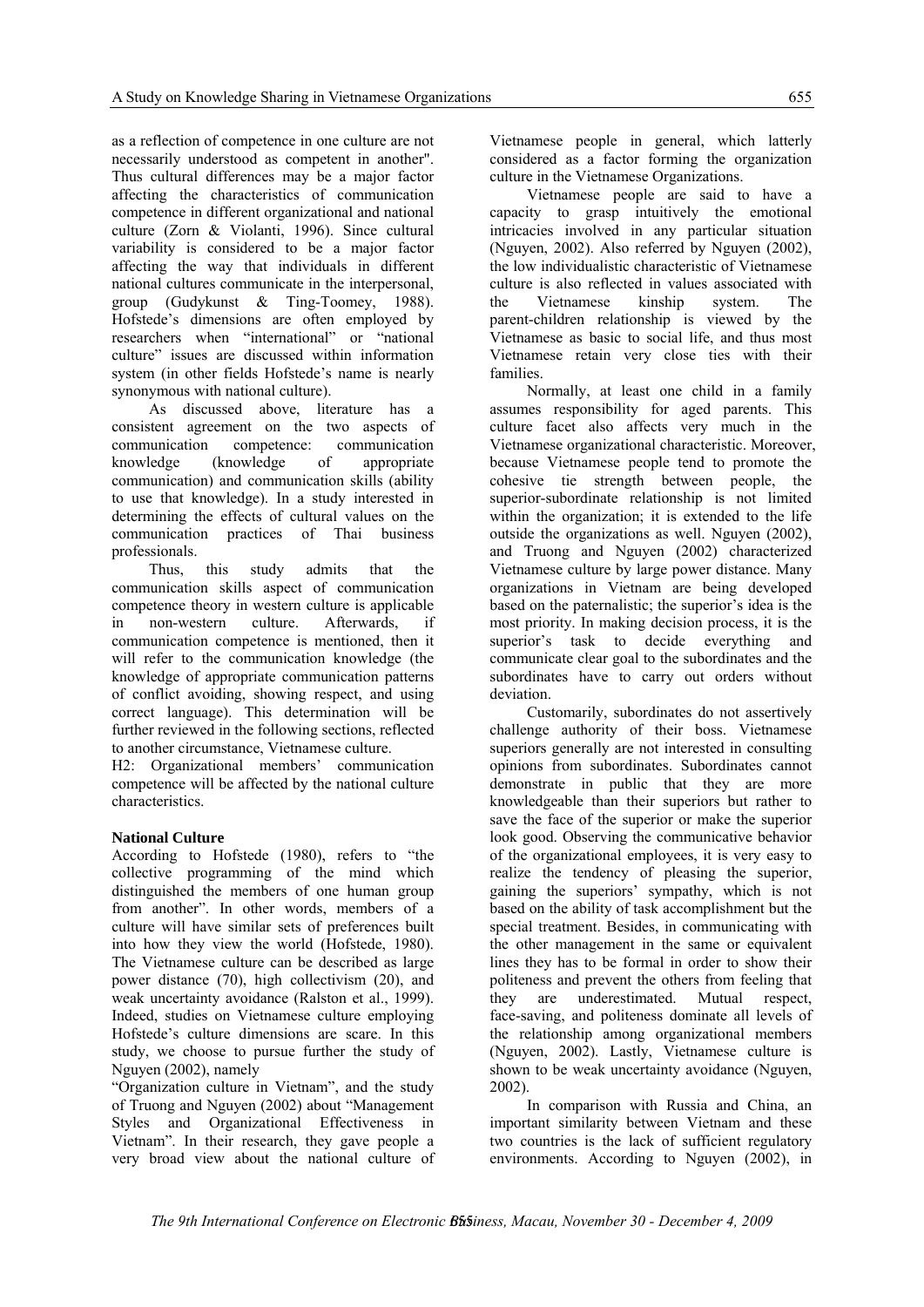Vietnamese culture, people focus on the exceptionality of circumstances and make their decision based on acquaintances or lack of acquaintance with others. Rules are not as important as circumstance and personal relation. Thus, to Vietnamese, lying, cheating, stealing, by themselves have no positive or negative connotation: they could be bad or good depending on the situation in terms of the particulars of the situation and the people judging them. One important thing that needs to bear in mind in considering about weak uncertainty avoidance culture characteristics of Vietnamese is their way of applying pronouns in society, and especially in organizations. Vietnamese pronouns is very complicated, it changes in accordance to the conversation context as well as to the gender and relations between each participants (Nguyen & Do, 2005). However, in organizations, nowadays, in addressing oneself and the others, people tend to apply a very casual pronoun. For example, using anh/chi (male/female who is a little older than us) is very popular among organizational members instead of chu-bac/co-bac (male/female who is quite older than us).

By doing so, the relationship between the speaker and the listener will be shortened and the listener will feel younger (Nguyen, 2002).

H2a: Individualism has positive effect on communication competence.

H2b: Power distance has positive effect on communication competence.

H2c: Uncertainty avoidance has negative effect on communication competence.

#### **Methodology**

**Research Model** 

The object of this study is to examine the relationship between knowledge sharing and communication competence, bases on the Vietnamese national culture dimensions resulted from Hofstede's (1980) study to explore the communication competence of organizational members, which latterly explains the knowledge sharing behavior. According to the literature review, this study builds a research framework as shown in Figure 1.

**Sample Process and Data Analysis Methodology**  To test and verify the research model, this study collected data by surveying a sample frame of 11 various organizations in Vietnamese organization with questionnaires. The measurement items for five constructs in the research model are listed in Table 1. A seven-point Likert scale was used to measure the items.



Figure 1 Research Framework

| Table 1. The Instrument of 5 Constructs and Related Literatur |  |  |  |
|---------------------------------------------------------------|--|--|--|

| <b><i>NNMMMWWWW</i></b>     |                                                                           |                    |
|-----------------------------|---------------------------------------------------------------------------|--------------------|
| Constructse                 | Related literature#                                                       | Measurement itemse |
| Individualism€              | Smussadapom and Jablin (1999), Hofstede (1980), Sprod (1991) <sup>2</sup> | 30                 |
| Power distance <sup>p</sup> | Smussadapom and Jablin (1999), Hofstede (1980), Sorod (1991) <sup>2</sup> | 40                 |
| Uncertainty avoidance+      | Smussadapom and Jablin (1999), Hofstede (1980), Sorod (1991) <sup>,</sup> | 30                 |
| Communication competence+1  | Sharbrough et al. (2006) <sup>c</sup>                                     | 50                 |
| Knowledge sharing+          | Abel et al. (2007) <sup>c</sup>                                           | 40                 |

The questionnaire was directly distributed over a two-week period to, thence, 149 out of 168 questionnaires were returned. With the data collected this study used SPSS 13.0 package is used for analyzing instrument.

In order to assess construct validity and identify the unique dimension of each construct, factor analysis with VARIMAX rotation was employed. After that, all factor loadings are greater than 0.5, an minimum level suggested by reference. In addition, to ensure good internal consistency of each constructs, this study used Cronbach's alpha to assess the internal consistency of the constructs. The results showed all the Cronbach's alpha exceed 0.7.

#### **Data Analysis and Results**

In this study, linear regression was adopted to examine the relationships between independent variables and dependent variables to test our research hypotheses.

The relationship between organizational members' Communication Competence and their Knowledge Sharing behaviour was analysed using regression analysis. The results are shown in Table  $\mathcal{L}$ 

Table 2 Linear Regression Analysis for Testing H1

| Construct                   | Standardized<br>Coefficients B        | t value                  | $R^2$ | Adi- $R^2$ | F value    |
|-----------------------------|---------------------------------------|--------------------------|-------|------------|------------|
| Communication<br>competence | $0.754***$                            | 13.920                   | 0.569 | 0.566      | 193.778*** |
|                             | Dependent variable: knowledge sharing | $\binom{***}{p}$ < 0.001 |       |            |            |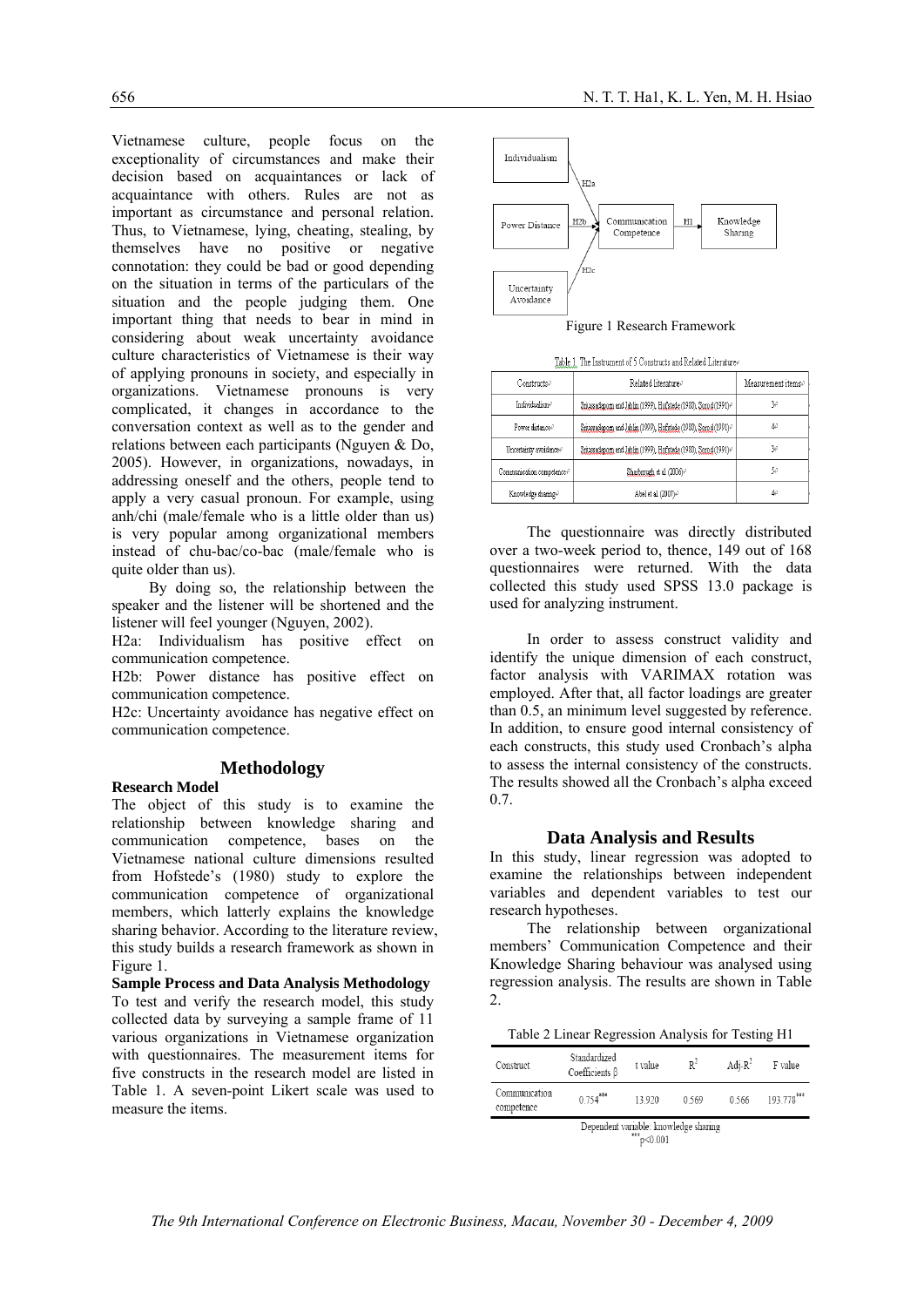Table 3 shows the multiple regression analysis for evaluate the relationship between the dimensions of national culture and communication competence.

Table 3 Linear Regression Analysis for Testing H2

| Construct                      | Standardized<br>Coefficients $\beta$ | t value  | VIF   |       | $R^2$ Adj- $R^2$ | F value    |
|--------------------------------|--------------------------------------|----------|-------|-------|------------------|------------|
| Individualism/<br>collectivism | $0.195***$                           | 3.391    | 1.165 |       |                  |            |
| Power distance                 | $0.742***$                           | 14.693   | 1.189 | 0.689 | 0.683            | 107.107*** |
| Uncertainty<br>avoidance       | $-0.169***$                          | $-3.593$ | 1028  |       |                  |            |

Dependent variable: Communication Competence  $\mathrm{p}$ <0.001

In this study, Statistical Package for Social Science (SPSS 13.0) was employed for measuring the properties of the scales. Based on these results, this study supposes to show the fitted model of "Effect of communication competence on knowledge sharing in organization" in the context of Vietnam. Figure 2 is derived from the research framework with beta coefficients filled.



Figure 2 Path Coefficients for Research Model (Path Significance \*\*\*p<0.001)

#### **Conclusions**

#### **Research Finding**

Among many antecedents of knowledge sharing, communication competence has drawn relatively less attention by researchers in this field. In IS domain, when studying knowledge sharing, researchers tend to see it in the lens of internet-based action, in which people interact with each other via computer and contribute their knowledge to a digital repository. However, as Lim et al. (2004) noted that the knowledge sharing attitudes were more evident in a face-to-face context rather than the electronic medium. Knowledge sharing as the result is really a form of communication, formal or informal.

Thus, for more effective knowledge sharing, sharer and receiver's communication competence is necessarily required. Such competence has long been demonstrated to be bound by national culture background of each individual. In the light of these issues, this study conduct an empirical study to examine whether communication competence really affects knowledge sharing and how it is shaped by the national culture characteristics. The result shows that the more competence communicators have, the more effective knowledge sharing among them.

This study, on the other hand, successfully reviews and extends the communication theory into a non-western country, Vietnam. More precisely, in a culture of large power distance, there are more status differences among people, respect for authority, and following to protocol; communicators tend to be more competent in order to have an appropriate conversation among people. Similarly, it reveals that the society of low individualism people (as known as high collectivism) will have more communication competence because they will express more social harmony, deference, and conflict avoidance.

In contrast, people of weak uncertainty avoidance will have less communication competence, because they feel freer and open in discussing with each other no matter what the rules and regulations say. There is little care about tactfulness, politeness, and correct form of address in conversation, which is very much related to communication competence. This study's result and conclusion, therefore, are consistent with the previous researches.

However, this study also found out that, of three cultural characteristics (individualism, power distance, and uncertainty avoidance), power distance has the strongest influence on the communication competence. That is explained by the way the sample was chosen, 149 respondents are all organizational employees. And it is said that perceptions of power distance were largely influenced by organization climate and employees' value systems (Tan & Chong, 2003). Thus, the finding in this research, derived from the data analysis, is reasonable.

#### **Research Implications**

This study, among very few research papers about Vietnam's knowledge sharing literature, can be of useful for many Vietnamese organizations to apply in explaining the communication and knowledge sharing behavior of individuals. From this point, organizations can also figure out the approach to leverage the positive and eliminate the negative effect of culture background on their employees' communication competence.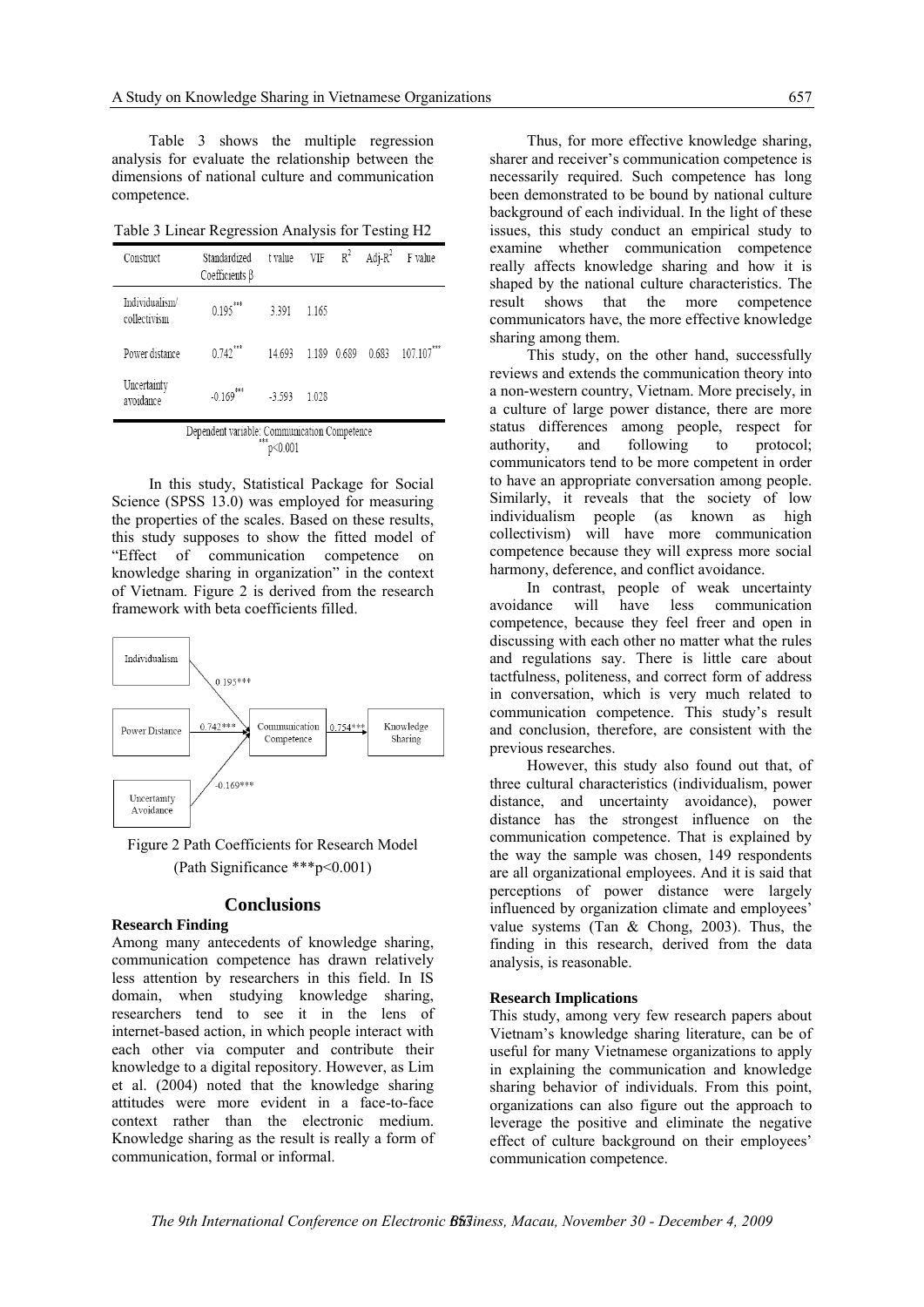Moreover, in today's globalization trend, there are increasingly more companies having business over national boundaries, which results in a diverse workforce environment. Understanding of communication competence pattern of each other would be effective in reducing conflict in intercultural communication, as well as reinforce and foster knowledge sharing action among organizational members, which afterwards leads to success.

#### **References**

- [1] Abdus, S.C., "*Knowledge Sharing practices in Asian Institutions: a Multicultural perspective from Singapore,"* Proc. Of 71th IFLA General Conference and Council, Oslo, Norway, Singapore, June 2005.
- [2] Abel, U., Mark, W.S., and Eric Tsui, "An Investiagation into Trust as an Antecedent to Knowledge Sharing in Virtual Communities of Practice", *Knowledge Management Research & Practice*, Vol. 5, August 2007, pp. 199-212.
- [3] Alavi, M., and Leider, D.E., "Knowledge Management Systems: Issue, Challenges and Benefits," *Communicaiton of AIS*, Vol.1, 1999, pp.1-37.
- [4] Alony, I., Whymark, G., and Jones, M.L., "Sharing Tacit Knowledge: A Case Study in the Australian Film Industry," *Informing Science: The International Journal of an Emerging Transdiscipline*, 2007, Vol.10, pp.41-59.
- [5] Amos Gyau, A., and Spiller, A., "The role of organizational culture in modeling buyerseller relationships in the fresh fruit and vegetable trade between Ghana and Europe," *African Journal of Business Management*, Vol. 1(8), Nov 2007, pp. 218-229.
- [6] Applegate, L.M., McFarlan, F.W., McKinney, J.L, *Corporate Inoformation Systems Management: Text and Cases,* Times Mirror, New York, 1996.
- [7] Bhirud, S., Rodrigues, L., and Desai, P., "Knowledge Sharing Practices In KM : A Case Study In Indian Software Subsidiary," *Journal of Knowledge Management Practice,*  January

2006.Website:http://www.tlainc.com/articl10 3.htm.

- [8] Bostrom, R.N., *Competence in Communication*, Baverly Hills, CA: Sage, 1984.
- [9] Brown, J.S., and Duguid, P., "Knowledge and Organization: A Social-Practice Perspective," *Organization Science*, 2001, Vol. 12(2), pp.198-213.
- [10] Cabrera, A., and Cabrera, E.F., Knowledge-sharing dilemmas,"

*Organization Studies*, Vol. 23(5), 2002, pp. 687-710.

- [11] Contractor, F.J., and Lorange, P., *Cooperative Strategies in International Business*, MA: Lexington Books, Lexington, 1998.
- [12] Doz, Y.L., and Hamel, G., "Alliance Advantage," *USA: Harvard Business School Press,* 1998.
- [13] Drenth, P. J. D., Thierry, H., and de Wolff, C. J., *Handbook of Work and Organizational Psychology* (2nd Edition). East Sussex: Psychology Press Ltd, 1998.
- [14] Eppler, M., "Glossary Definition: Knowledge Management," 2002. *Net Academy*: www.knowledgemedia.org.
- [15] Ford, D., Gadde, L.E., Håkansson, H., and Snehota, I., *Managing business relationships (2nd ed.),* Wiley, Chichester, 2003.
- [16] Goodman, P.S., and Darr, E.D., "Computer-Aided Systems and Communities: Mechanisms for Organizational Learning in Distributed Environments," *MIS Quarterly,*  Vol. 22 (4), 1998, pp. 417-440.
- [17] Grant, R.M., "Toward a Knowledge-based View of the Firm," *Strategic Management Journal,* Vol. 17, 1996, pp. 109-122.
- [18] Greenberg, J., and Baron, R.A.*, Behavior in Organizations: Understanding and Managing the Human Side of Work,* New Jersey: Prentice-Hall, Pearson Education Inc., 2003.
- [19] Gujarati, D.N., *Basic Econometrics,* New York: McGraw-Hill, 1995.
- [20] Han, G., and Shin, S., "A Cultural Profile of Korean Society," *Korean Social Science Journal*, Vol. 27(2), 2000, pp. 69-96.<br>Helmstadter, E., "The Inst
- [21] Helmstadter, E., "The Institutional Economics of Knowledge Sharing: Basic Issues". In Helmstadter, E. (ed.) *The Economics of Knowledge Sharing: A New Institutional Approach*. Cheltenham& Northampton, M.A.: Edward Elgar, 2003, pp. 11-38.
- [22] Hofstede, G., *Culture's Consequences,* 2nd ed, Beverly Hills: Sage, 2001.
- [23] Hofstede, G., Hofstede, G.J., *Cultures and Organizations: Software of the Mind,* New York: Mc Graw-Hill U.S.A., 2004.
- [24] Jeffrey C., " *Knowledge Sharing: A review of literature*", The World Bank Operations Evaluation Department, 2003.
- [25] Lê, V.S., "Vietnamese Management Style in the 21st Century," *Journal of Today Economy*, Vol.11, 2000, pp.45-55.
- [26] Lim, Q., Tang W., and Yang, H., "Knowledge Sharing in the Workplace," *Project Paper,* Nanyang Business School,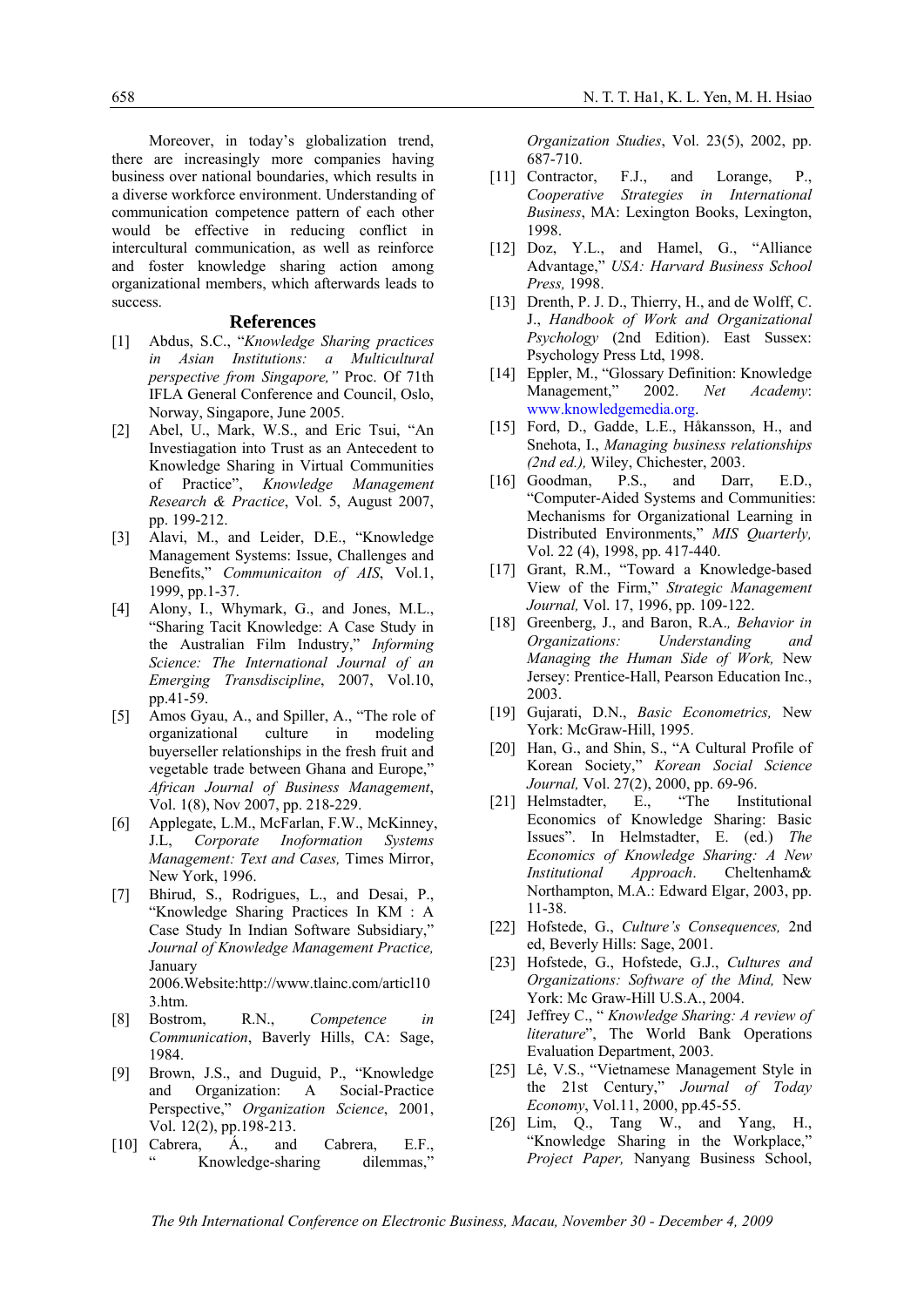NTU, Singapore, 2004.

- [27] Michailova, S., and Worm, V., "Personal networking in Russia and China: Blat and guanxi," *European Management Journal*, Vol. 21(4), 2003, pp. 509-519.
- [28] Neil, Adger W., Mick, Kelly, P., and Nguyen, H. M., "Living with Environmental Change: Social Vulnerability, Adaptation and Resilience in Vietnam," Routledge, London, 2001.
- [29] Nguyen, T.T.T., & Do, T.B.L., 2005, Semantic and Grammatical Characteristics of Chinese Pronouns (In Comparision with Similar Vietnamese Groups of Pronouns), University of Social Science and Humanities, VNU – HCM, Dissertation.
- [30] Nguyen, V. P., "Organizational Culture in Vietnam," *Tia Sang Journal*, Vol 25, 2002, pp. 117-127.
- [31] Pan, S.L., and Scarbrough, H., "Knowledge Management in Practice: An Exploratory Case Study," *Technology Analysis and Strategic Management,* Vol. 11, 1999.
- [32] Platts, M.J., Yeung, M.B., "Managing Learning and Tacit Knowledge," *Strategic Change (UK),* 2000, pp. 347-356.
- [33] Powers, V.J., "Xerox Creates Knowledge-Sharing Culture through Grassroots Efforts," *Knowledge Management in Practice,* Vol. 18, 1999, pp. 1-4.
- [34] Preece, J., "Tacit knowledge and social capital: Supporting sociability in online Communities of Practice," *Proc. Of 3rd International Conference on Knowledge Management,* Graz, Austria, July 2003, pp.72-78.
- [35] Probst, G., Raub, S., and Romhardt, K., *Managing Knowledge- Building Blocks for Success,* West Sussex: John Wiley & Sons, Ltd., 2000.
- [36] Probst, T., Carnevale, P.J., and Triandis, H.C., "Cultural Values in Intergroup and Single-Group Social Dilemmas," *Organizational Behavior and Human Decision Processes,* Vol. 77(3), 1999, pp. 171-191.
- [37] Ralston, D.A, Nguyen, V. T., and Napier, N.K., "A Comparative Study of the Work Values of North and South Vietnamese Managers," *Journal of International Business Studies*, Vol. 30(4), 1999, pp. 655-672.
- [38] Sharbrough, W. C., Simmons, A. S., and Cantrill, D. A., "Motivating Language in Industry Its Impact on Job Satisfaction and Perceived Supervisor Effectiveness," *Journal of Business Communication*, Vol. 43, No. 4, 2006, pp. 322-343.
- [39] Shockley, and Zalabak, P., Organizational

Communication- knowledge, sensitivity, skills, values, 5th ed., *Boston, Allyn & Bacon*, 2001.

- [40] Smith, P.A.C., "Systemic Knowledge Management: Managing Organizational Assets for Competitive Advantage," *Journal of Systemic Knowledge Management,* 1998.
- [41] Soh, S., and Leong, F., "Validity of Vertical and Horizontal Individualism and Collectivism in Singapore Relationship with Values and Interests," *Journal of Cross-Cultural Psychology,* Vol. 33(1), 2002.
- [42] Sveiby, K. E., "A Knowledge-based Theory of the Firm to Guide in Strategy.
- [43] Formulation," *Journal of Intellectual Capital*, Vol. 2, 2001, pp. 344-358.
- [44] Szulanski, G., "Exploring Internal Stickiness: Impediments to the Transfer of Best Practice within the Firm," *Strategic Management Journa,* Vol. 17, Winter 1996, pp 27-43.
- [45] Tan, M. & Teo, T., "Factors influencing the adoption of Internet banking," *Journal of the Association for Information Systems,* Vol. 1(5), 2000, pp. 1-42.
- [46] Tan, W., and Chong, E., "Power Distance in Singapore Construction Organizations: Implications for Project Managers," *International Journal of Project Management*, Vol. 21, 2003, pp. 529-536.
- [47] Thomas, J. C., Kellogg, W. A., and Erickson, T., "The Knowledge Management Puzzle: Human and Social Factors in Knowledge Management," *IBM Systems Journal*, Vol. 40/4, 2001, pp. 863-884.
- [48] Triandis, H.C., and Gelfand, M.J., "Converging Measurement of Horizontal and Vertical Individualism and Collectivism," *Journal of Personality and Social Pschology,*  Vol. 74, 1998, pp. 118-128.
- [49] [98] Trịnh, L.K., "The Effect of Subsidiary Economy to Today's Organizational Management Styles," *Proc. Of Developing Countries and the Problems Conference,*  Hanoi, Vietnam, 2001.
- [50] Trompenaars, F., and Hampden-Turner, C., *Riding the waves of culture.* 2nd ed., London: Nicholas Brealey Publishing, 1997.
- [51] Truong, Q., and Nguyen, T.V., "Management" Styles and Organizational Effectiveness in Vietnam," *Research and Practice in Human Resource Management*, Vol. 10(2), 2002, pp. 36-55.
- [52] Van den Hooff, B., and De Ridder, J.A., "Knowledge Sharing in Context: The Influence of Organizational Commitment, Communication Climate and CMC Use on Knowledge Sharing," *Journal of Knowledge Management,* Vol. 8/6, 2004, pp. 117-130.